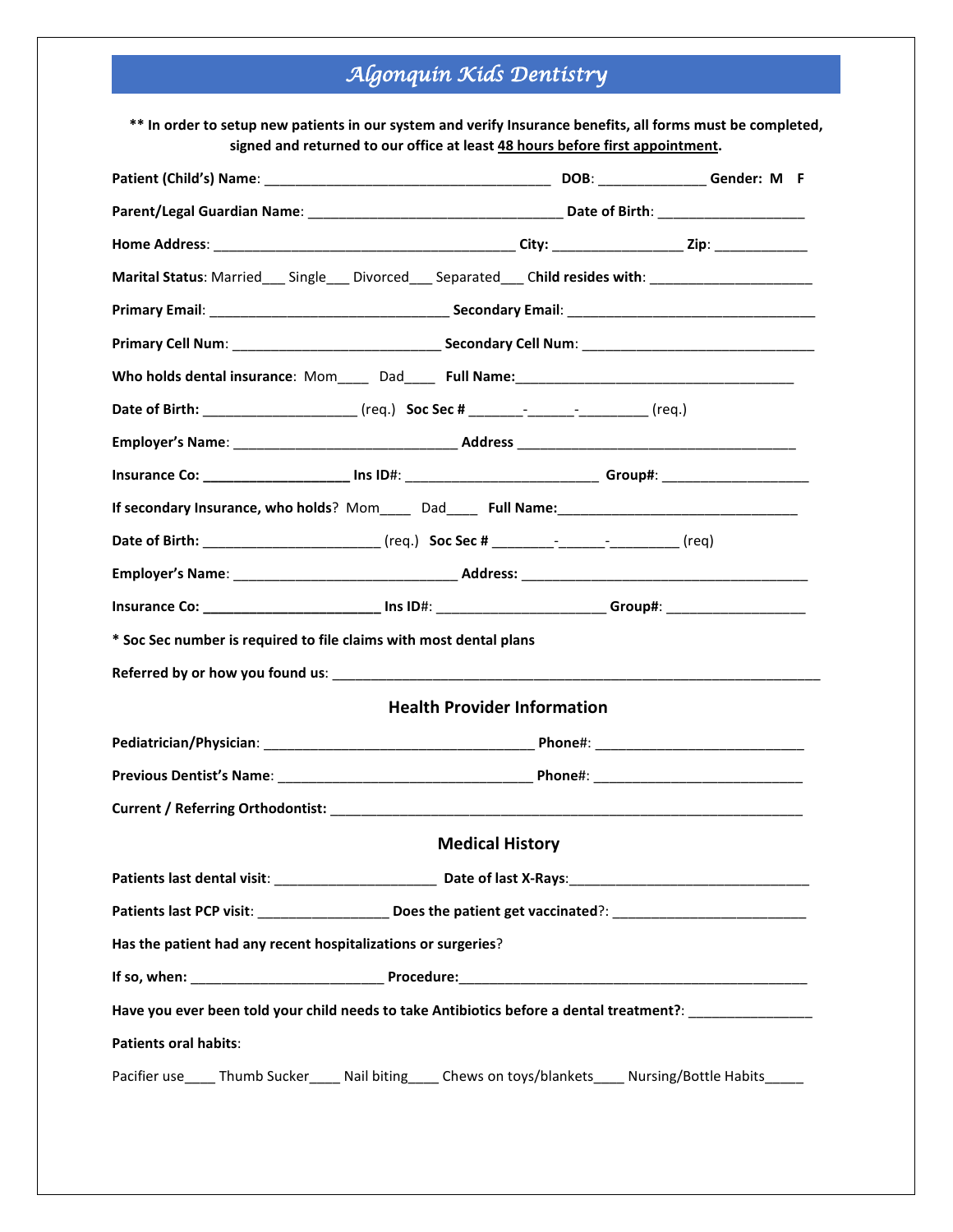# Algonquin Kids Dentistry

| Seasonal/Environmental                              | Latex<br>___Dogs<br>Cats                                                                                                                                                       |  |  |
|-----------------------------------------------------|--------------------------------------------------------------------------------------------------------------------------------------------------------------------------------|--|--|
| <b>Fish</b>                                         | Milk<br>Peanuts<br>___ Dairy<br><b>Tree Nuts</b>                                                                                                                               |  |  |
| Gluten                                              | $\_\$ {Soy}<br>$\rule{1em}{0.15mm}$ Eggs                                                                                                                                       |  |  |
| Antibiotics:                                        |                                                                                                                                                                                |  |  |
|                                                     |                                                                                                                                                                                |  |  |
| Check all the apply:                                |                                                                                                                                                                                |  |  |
| ADHD                                                | _Down Syndrome<br>____ Tuberculosis                                                                                                                                            |  |  |
| AIDS/HIV Positive                                   | __Fainting/Vertigo<br>__ Speech Impairment/Disorder                                                                                                                            |  |  |
| Anemia                                              | Headaches<br>___ Aproxia                                                                                                                                                       |  |  |
| <b>Asperger Syndrome</b>                            | Tonsillitis<br>Hearing Impaired                                                                                                                                                |  |  |
| Asthma                                              | Hemophilia/Abnormal Bleeding                                                                                                                                                   |  |  |
| Autism                                              | Kidney Disease or Malfunction                                                                                                                                                  |  |  |
| Bi-polar                                            | Liver Disease<br>__ Sleep Apnea                                                                                                                                                |  |  |
| Cancer                                              | ___ Other Heart Conditions<br>Respiratory Disease                                                                                                                              |  |  |
| Cerebral Palsy                                      | _Skin rash/Eczema                                                                                                                                                              |  |  |
| Epilepsy/Seizures                                   | Thyroid Disease or Malfunction                                                                                                                                                 |  |  |
| <b>Chronic Bronchitis</b>                           | Heart Murmur (innocent or not)                                                                                                                                                 |  |  |
| Diabetic                                            |                                                                                                                                                                                |  |  |
| ___ Occupational<br>___ Speech<br>Behavior<br>Other | ___ Anxiety<br>___ Sensory Disorder or Sensory Issues<br>_ Depression<br>Other                                                                                                 |  |  |
| Describe: ______________________                    |                                                                                                                                                                                |  |  |
| Mental Development: Normal                          | More than 2 years behind<br>1-2 years behind                                                                                                                                   |  |  |
| Medications the patient is currently taking:        |                                                                                                                                                                                |  |  |
|                                                     |                                                                                                                                                                                |  |  |
|                                                     |                                                                                                                                                                                |  |  |
| 2.                                                  |                                                                                                                                                                                |  |  |
|                                                     |                                                                                                                                                                                |  |  |
| 4.                                                  |                                                                                                                                                                                |  |  |
|                                                     | ***I understand the information given is correct to the best of my knowledge and it is my responsibility to<br>inform the office of any changes to patients medical history.** |  |  |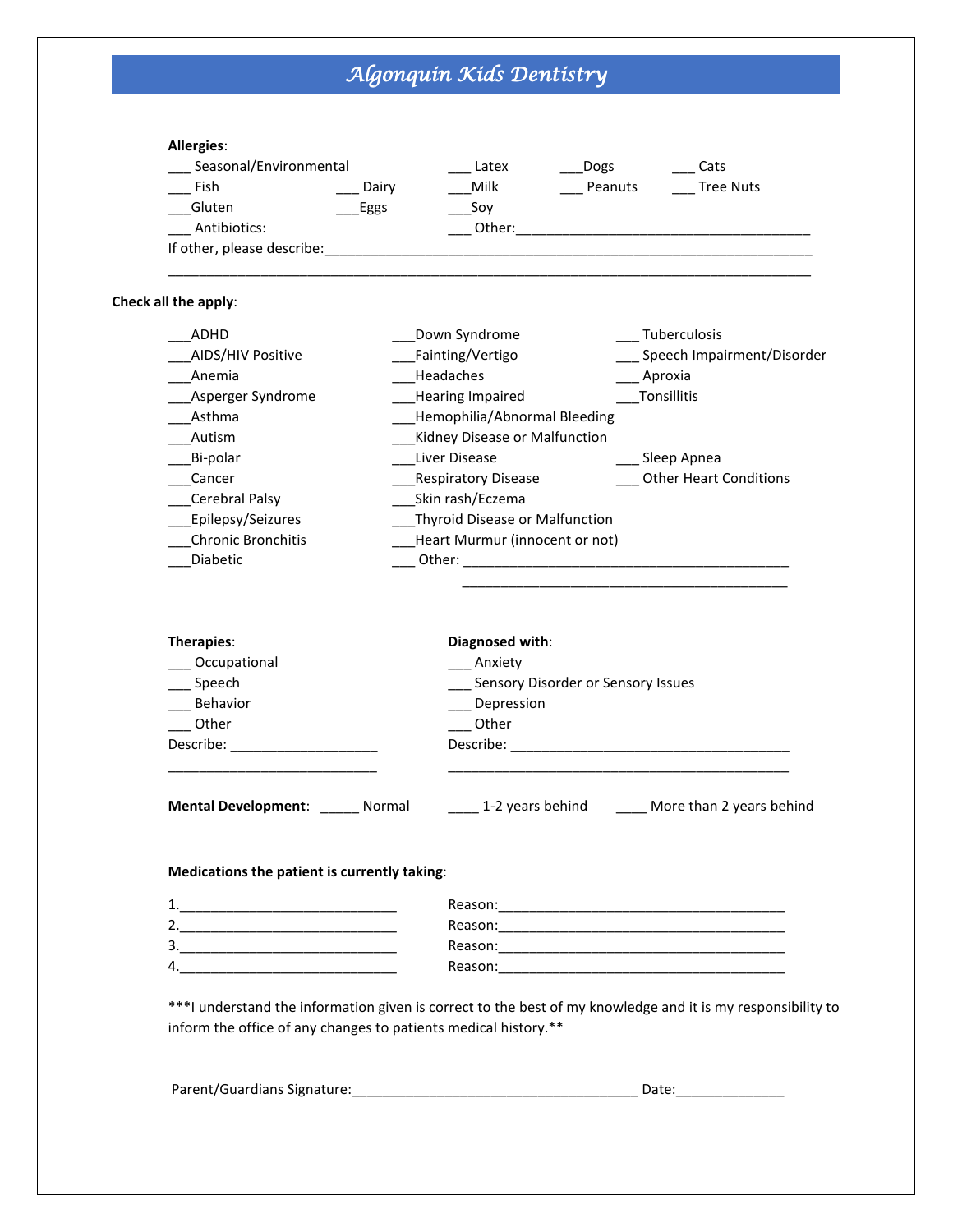# Financial Policy and How We Work With Your Insurance

# **How We Work With Your Insurance:**

Our practice is "**out of network**" with all insurance companies and we have no contract with your insurance provider. Your insurance coverage is a contract between you and your insurance company. As a courtesy to our patients, we will attempt to estimate your insurance benefits based on the information we attain from your insurance company as accurately as possible. *We may accept assignment of insurance benefits (submit claim and await payment from insurer); however, we require the patients estimated portion for all treatment and appointments to be paid at time of service*. *If your insurance company does not pay benefits to out-of-network providers, payment is due in full at the time of treatment***. Some dental insurers (select Delta Dental plans) will send claim payments to the member and not the dentist/provider. For these plans, payment is due in full at the time of treatment since claim payment will be sent to the insured and not our office.** *For patients without dental insurance, payment is due at the time of treatment.* For larger treatment plans or when insurance is not available, we accept CareCredit as a convenient and timely payment method. Please visit **carecredit.com** to learn about different treatment financing options and to complete an application.

## **Financial Agreement**

I understand I am responsible for any outstanding balance on my account not covered by insurance including the full balance in the event that; my insurance does not cover the entire cost of the treatment; my insurance has denied submitted claims; my insurance coverage was terminated or otherwise not in effect at time of treatment; the insurance info provided was incorrect or expired; or if plan benefits had already been exhausted for coverage period. I understand I am responsible for providing updated insurance information when coverage changes occur, when requested by the practice or on day of the patient's appointment.

## **Insurance Holder / Responsible Party Signatures:**

| Name: | Date: | Signature: |
|-------|-------|------------|
| Name: | Date: | Signature: |

**Late Appointments:** If you arrive to your scheduled appointment more than 10 minutes late, we reserve the right to reschedule your appointment. Initial

**Missed Appointments:** We require a 48 hour notice if you need to cancel/miss your appointment. Otherwise, we reserve the right to charge an amount of \$50.00 for the canceled or missed appointment. Initial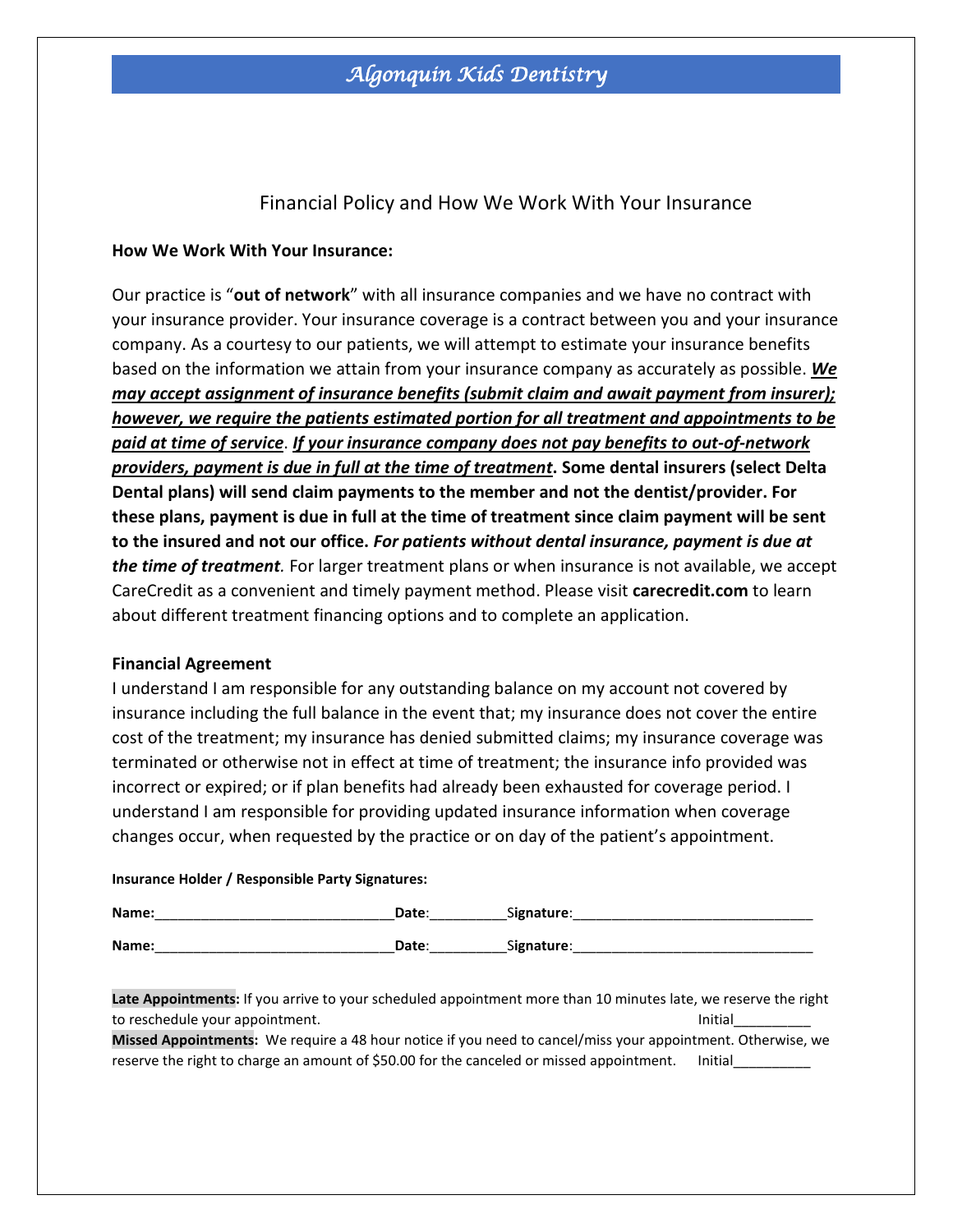# HIPAA Notice of Privacy Practices

### **THIS NOTICE DESCRIBES HOW MEDICAL INFORMATION ABOUT YOU MAY BE USED AND DISCLOSED AND HOW YOU CAN GET ACCESS TO THIS INFORMATION. PLEASE REVIEW THIS FORM CAREFULLY.**

This Notice of Privacy Practices describes how we may use and disclose your protected health information (PHI) to carry out treatment, payment of health care operations (TPO) and for other purposes that are permitted or required by law. It also describes your right to access and control your protected health information. "Protected heal information" if information about you, including demographic information, that may identify you and that relates to your past, present or future physical or mental health or condition and related health care services.

**1. Uses and Disclosures of Protected Health Information** Your protected health information may be used and disclosed by your physician, our office staff and others outside of our office that are involved in your care and treatment for the purpose of providing health care services to you, to pay your health care bills, to support the operation of the physician's practice, and any other use required by law.

#### **Treatment:**

We will use and disclose your protected health information to provide, coordinate, or manage your health care and any related services. This includes the coordination or management of your health care with a third party. For example, we would disclose your protected health information, as necessary, to a home health agency that provides care to you. For example, your protected health information may be provided to a physician to whom you have been referred to ensure that the physician has the necessary information to diagnose or treat you.

#### **Payment:**

Your protected health information will be used, as needed, to obtain payment for your health care services. For example, obtaining approval for a hospital stay may require that your relevant protected health information be disclosed to the health plan to obtain approval for the hospital admission.

#### **Healthcare Operations:**

We may use or disclose, as-needed, your protected health information in order to support the business activities of your physician's practice. These activities include, but are not limited to, quality assessment activities, employee review activities, training of medical students, licensing, and conducting or arranging for other business activities. For example, we may disclose your protected health information to medical school students that see patients at our office. In addition, we may use a sign-in sheet at the registration desk where you will be asked to sign your name and indicate your physician. We may also call you by name in the waiting room when your physician is ready to see you.

We may use or disclose your protected health information, as necessary, to contact you to remind you of your appointment. We may use or disclose your protected health information in the following situations without your authorization. These situations include: as Required By Law, Public Health issues as required by law, Communicable Diseases; Health Oversight, Abuse or Neglect; Food and Drug Administration requirements; Legal Proceedings; Law Enforcement; Coroner, Funeral Directors, and Organ Donation; Research; Criminal Activity; Military Activity and National Security; Workers' Compensation; Inmates; Required Uses and Disclosures; Under the law, we must make disclosures to you and when required by the Secretary of the Department of Health and Human Services to investigate or determine our compliance with the requirements of Section 164.500.

Other Permitted and Required Uses and Disclosures will Be Made with Your Consent, Authorization or Opportunity to Object unless required by law. You may revoke this authorization, at any time, in writing, except to the extent that your physician or the physician's practice has taken an action in reliance on the use or disclosure indicated in the authorization.